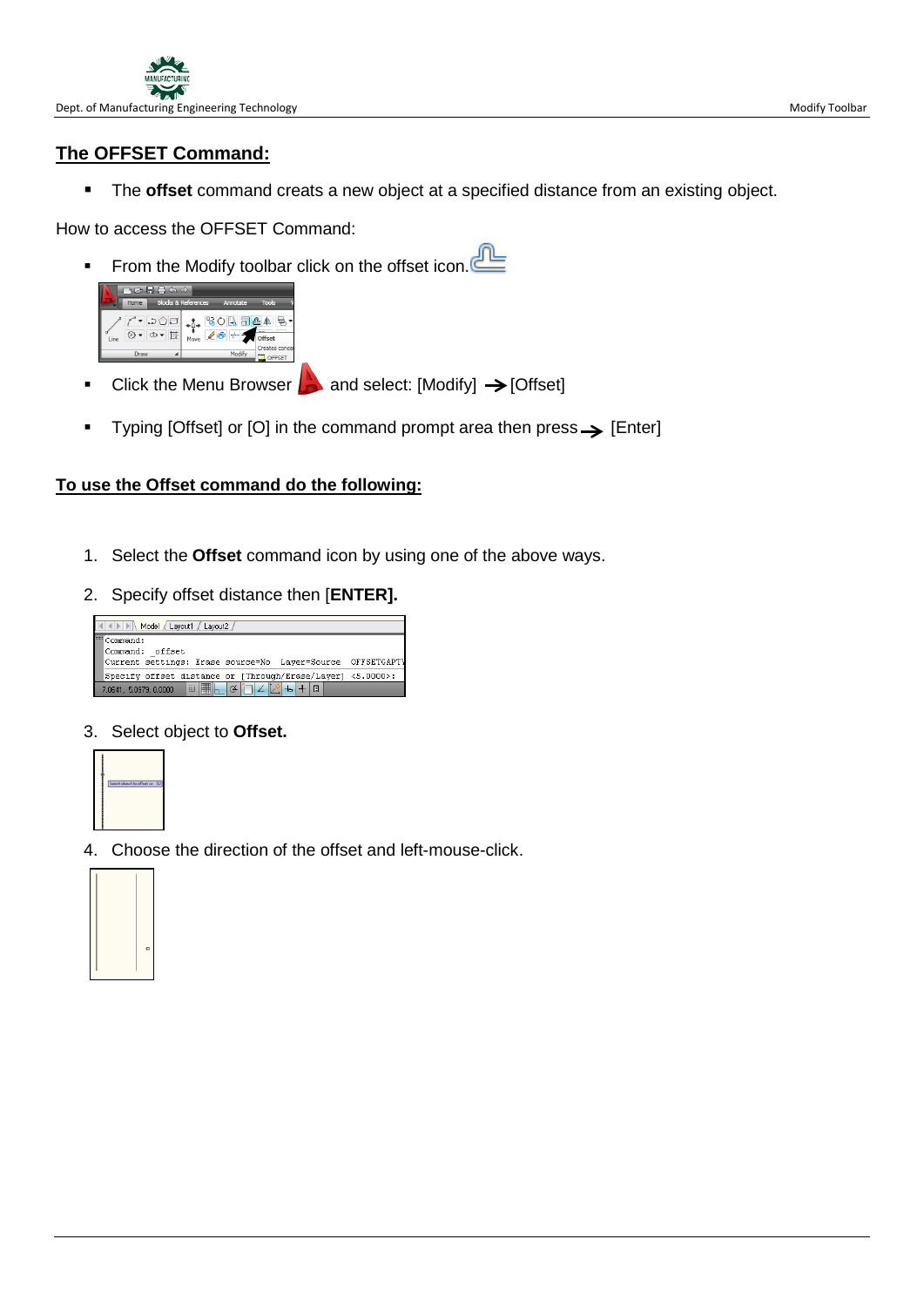

Draw the below figure and then do the following:

- Use the offset command and offset 3 lines upward by 100 mm between each line.
- Use the offset command and offset 3 lines downward by 100 mm between each line.

| 200 |  |
|-----|--|
|     |  |
|     |  |
|     |  |

# **Exercise # 2:**

Draw the below figure and then do the following:

- Use the offset command and offset the vertical line to the right by 200 mm.
- Use the offset command and offset the horizontal line upward by 200 mm.

At the end you will have a complete square

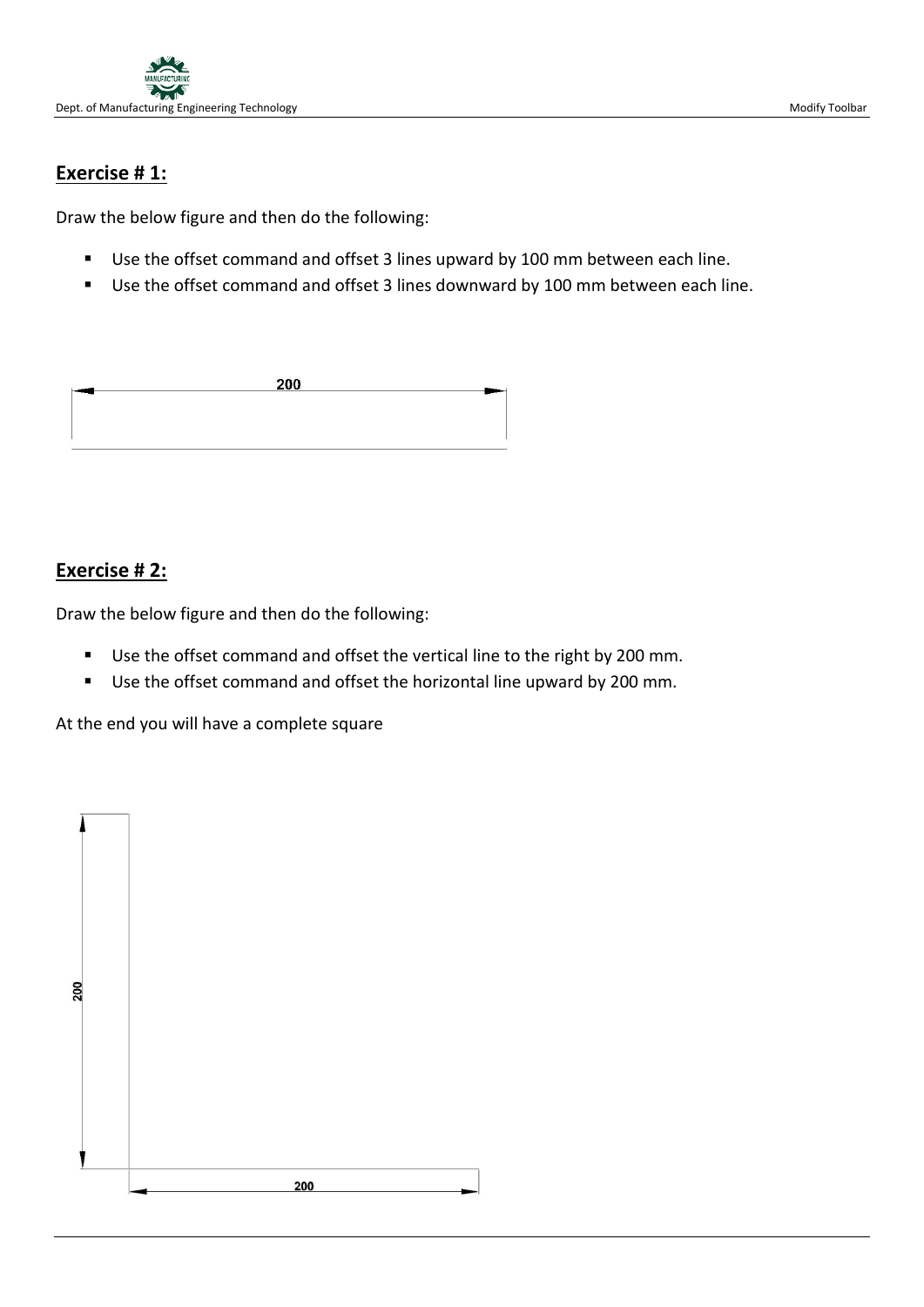## **The TRIM Command:**

**The Trim** command shortens an object in order that it ends exactly at a selected boundary.

How to access the TRIM Command:

From the Modify toolbar click on the Trim icon. $\frac{f}{f}$ 



- Click the Menu Browser  $\rightarrow$  and select: [Modify]  $\rightarrow$  [Trim]
- Typing [Trim] or [TR] in the command prompt area then press  $\rightarrow$  [Enter]

### **To use the Trim command do the following:**

- 1. Select the **Trim** command by using one of the above ways.
- 2. Select the boundary edges to which we want to trim the object then **[ENTER].**



3. Select object to **Trim.**

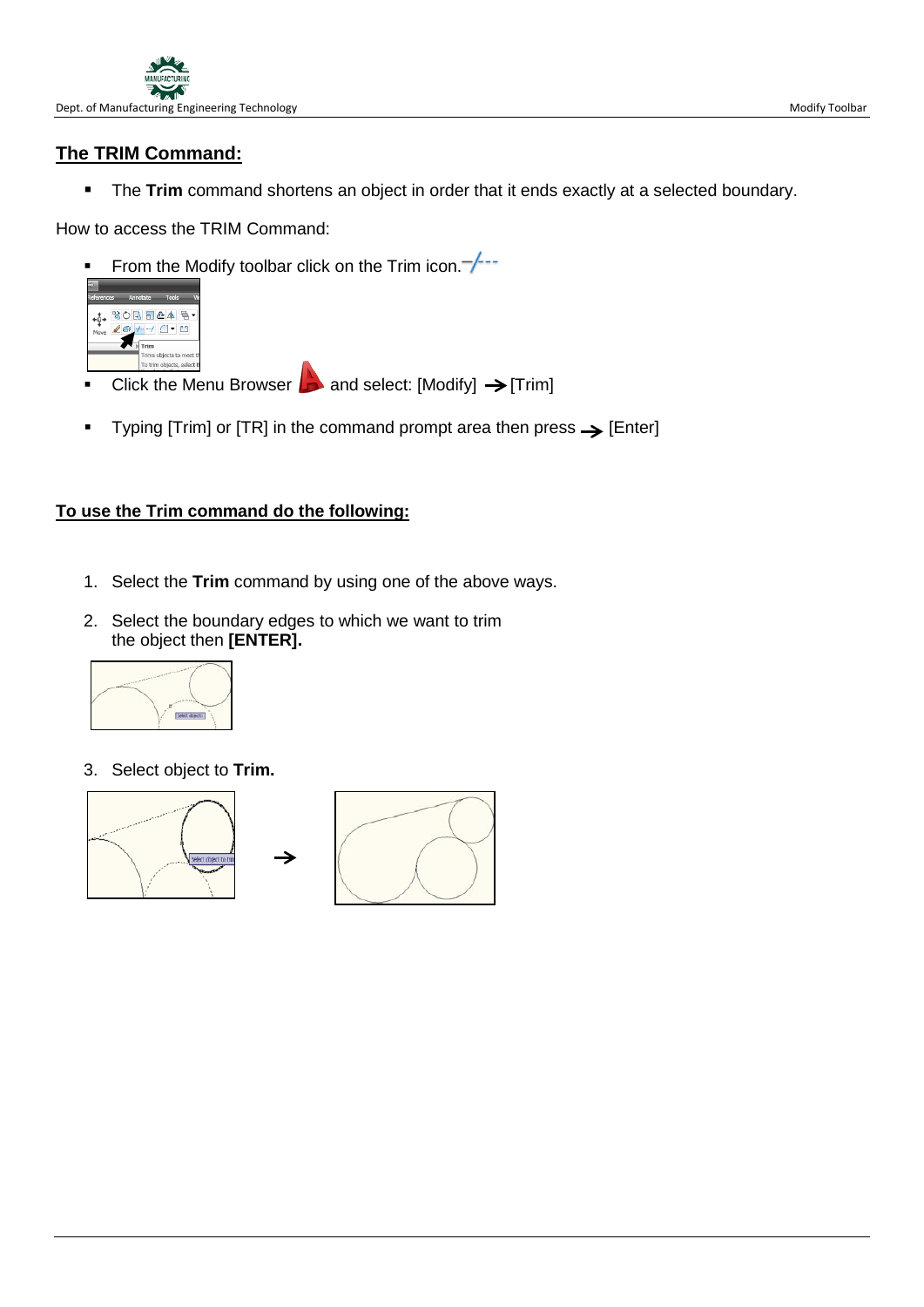

Draw the below figure and then do the following:

Use the Trim command to cut all lines that extend outside the rectangle.



# **Exercise # 2:**

Draw the below figure and then do the following:

- Draw the two circles  $\emptyset$ 50 &  $\emptyset$ 60 at the drawing corners as shown below.
- Use the Trim command on the Ø50 & Ø60 circles to obtain the below shape.

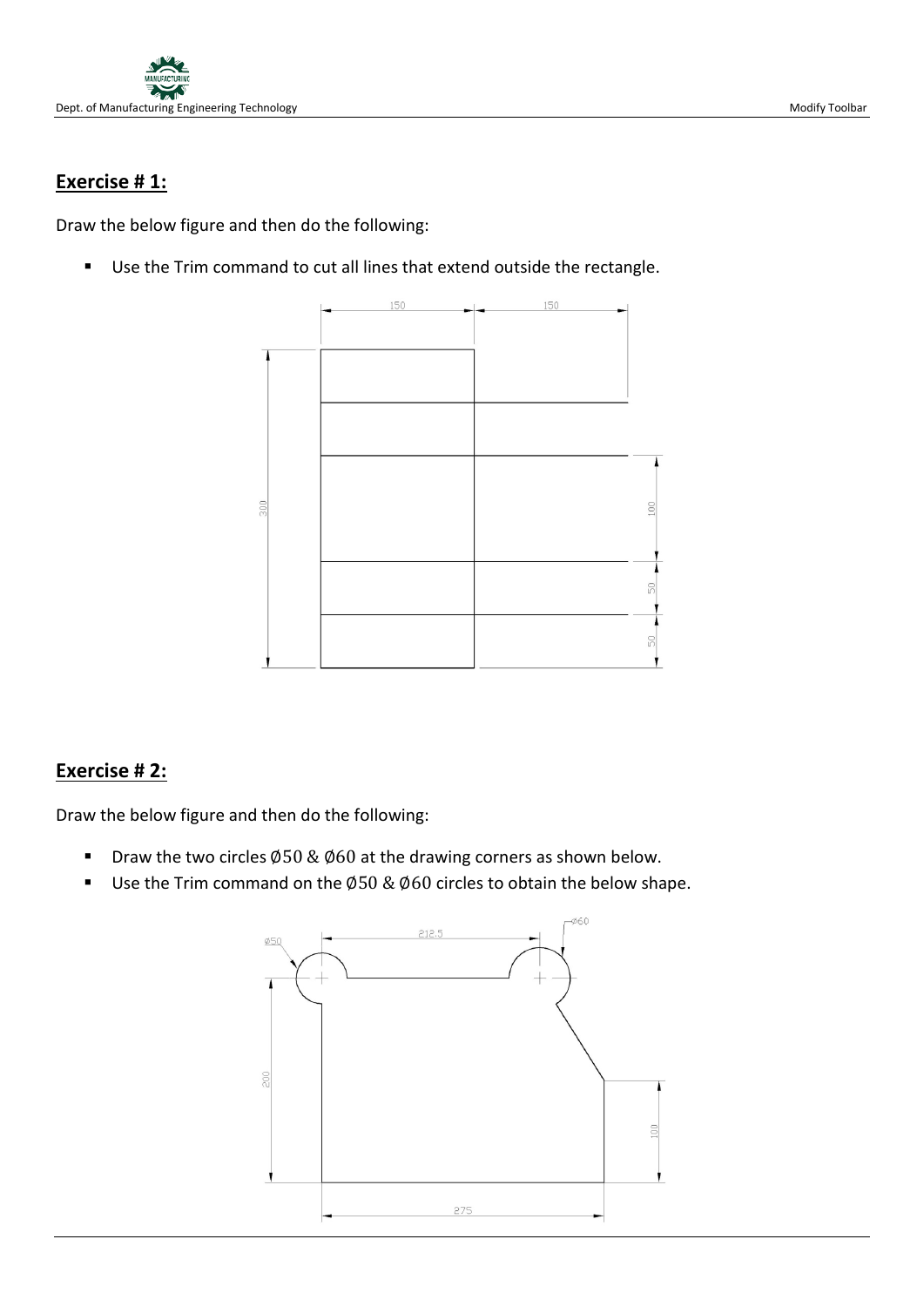

# **The CHAMFER Command:**

**The Chamfer** command makes a flat surface by cutting off edges or corners.

How to access the CHAMFER Command:

From the Modify toolbar click on the Chamfer icon.

|                            |      |       |        | AutoCAD 2009          |
|----------------------------|------|-------|--------|-----------------------|
| <b>Tools</b>               | View |       | Output | ⇁                     |
| de la de<br>$\blacksquare$ |      | Layer | 錳      | Unsaved               |
| Fillet<br>Chamfer          |      |       |        |                       |
|                            |      |       |        | Chamfer<br>Bevels the |

- Click the Menu Browser  $\Box$  and select:  $[Modify] \rightarrow [Chamfer]$ .
- Typing [Chamfer] or [Cha] in the command prompt area then pressing  $\rightarrow$  [Enter].

### **To use the Chamfer command do the following:**

- 1. Select the **Chamfer** command icon.
- 2. Write **[a][ENTER]** to choose *Length* and *Angle* option.



- 3.Specify *chamfer Length* **[ENTER].**
- 4.Specify *chamfer Angle* **[ENTER].**
- 5. Pick first line then second line as shown below.

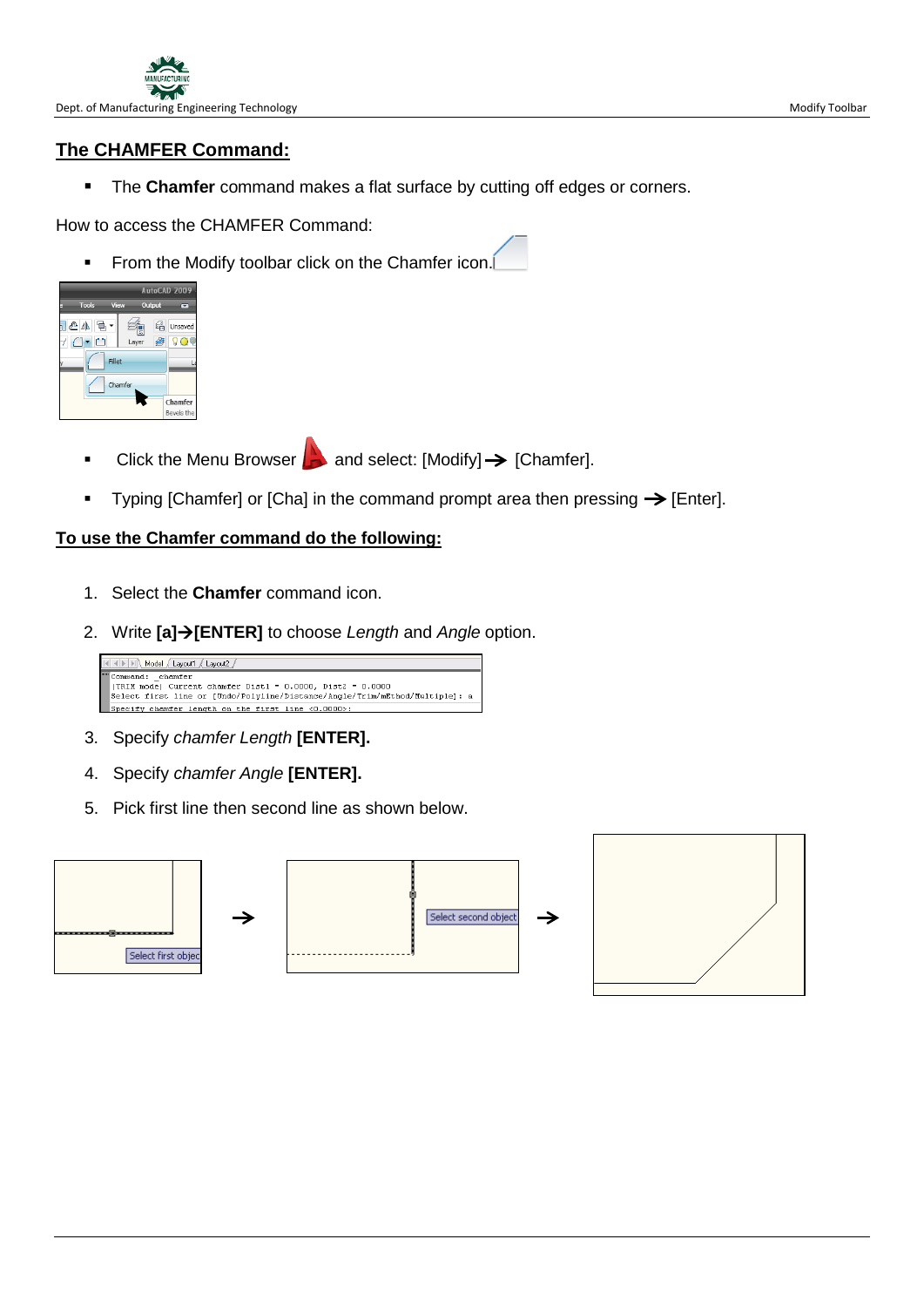

Draw the below figure and then do the following:

■ Use the Chamfer command and apply a chamfer with an angle of 45° and a length of 20 to all corners.



# **Exercise # 2:**

Draw the below figure and then do the following:

■ Use the Chamfer command and apply a chamfer with an angle of 30° and a length of 10 to all corners.

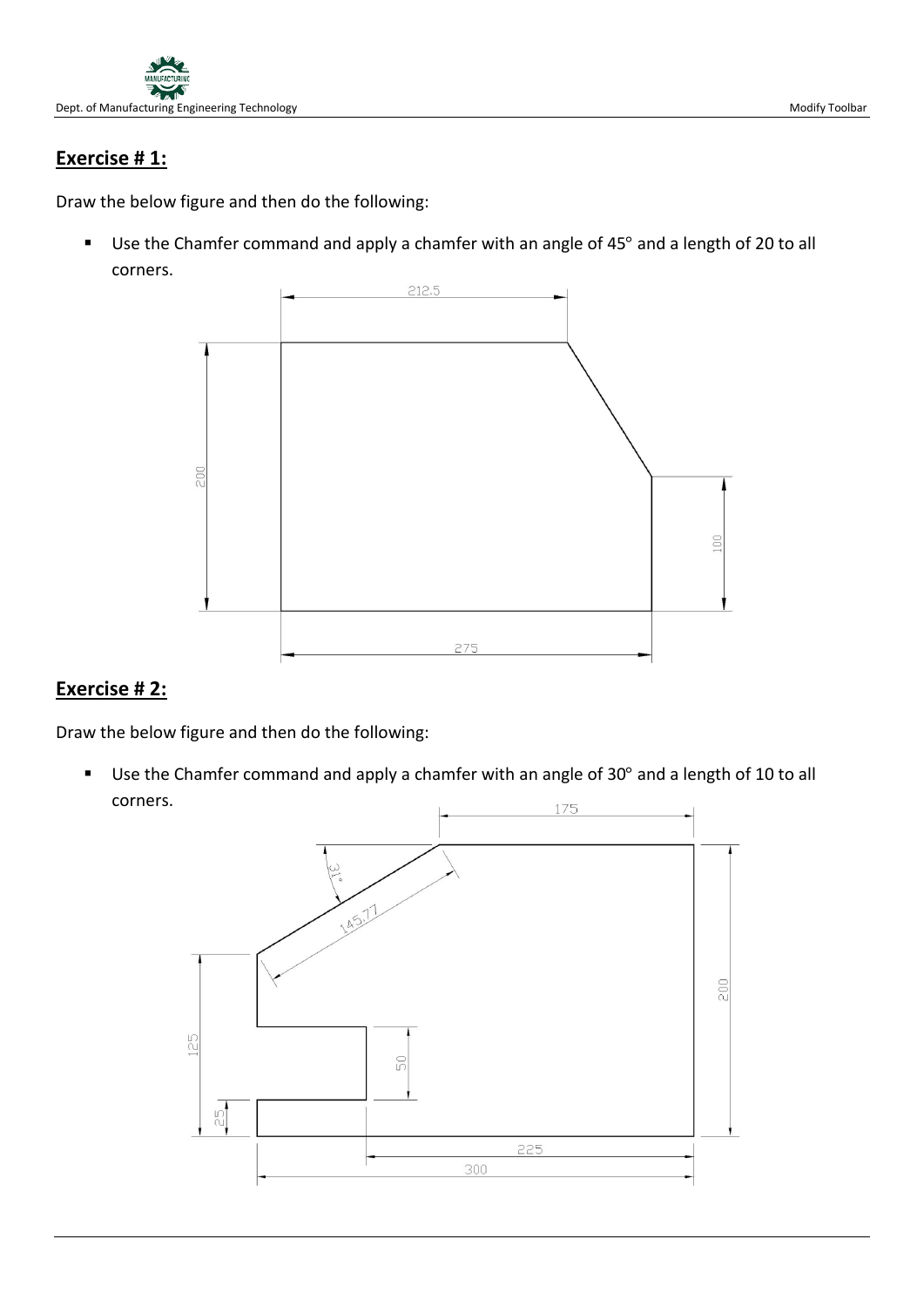

## **The FILLET Command:**

 The **Fillet** command rounds the edges of two lines, arcs, elliptical arcs, or circles with an arc of a specified radius.

How to access the FILLET Command:

From the Modify toolbar click on the Fillet icon.

|              |                   |            |        | AutoCAD 2009          |
|--------------|-------------------|------------|--------|-----------------------|
| <b>Tools</b> | View              |            | Output | ≂                     |
| 1445-<br>D   | Fillet<br>Chamfer | ę<br>Layer | 錉      | Unsaved               |
|              |                   |            |        | Chamfer<br>Bevels the |

- $\blacksquare$  Click the Menu Browser  $\blacksquare$  and select: [Modify]  $\rightarrow$  [Fillet].
- Typing [Fillet] or [f] in the command prompt area then pressing  $\rightarrow$  [Enter].

#### **To use the Fillet command do the following:**

- 1. Select the **Fillet** command icon.
- 2. Write  $[r] \rightarrow [ENTER]$  to specify the fillet radius.



- 3.Specify *fillet radius* **[ENTER].**
- 4. Pick first line then second line as shown below.

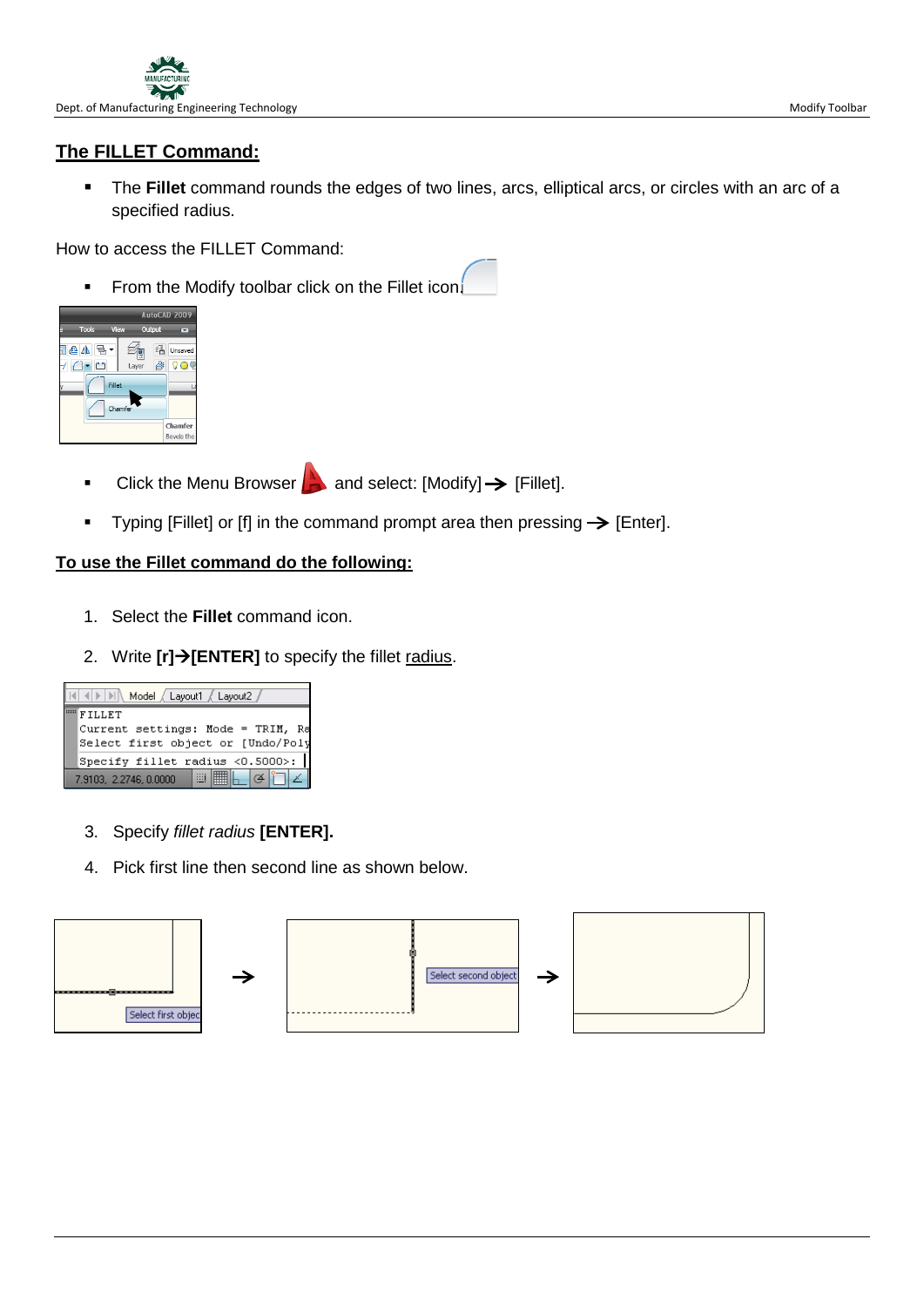

Draw the below figure and then do the following:

Use the Fillet command and apply a fillet of R20 to all corners.



# **Exercise # 2:**

Draw the below figure and then do the following:

Use the Fillet command and apply a fillet of R10 to all corners.

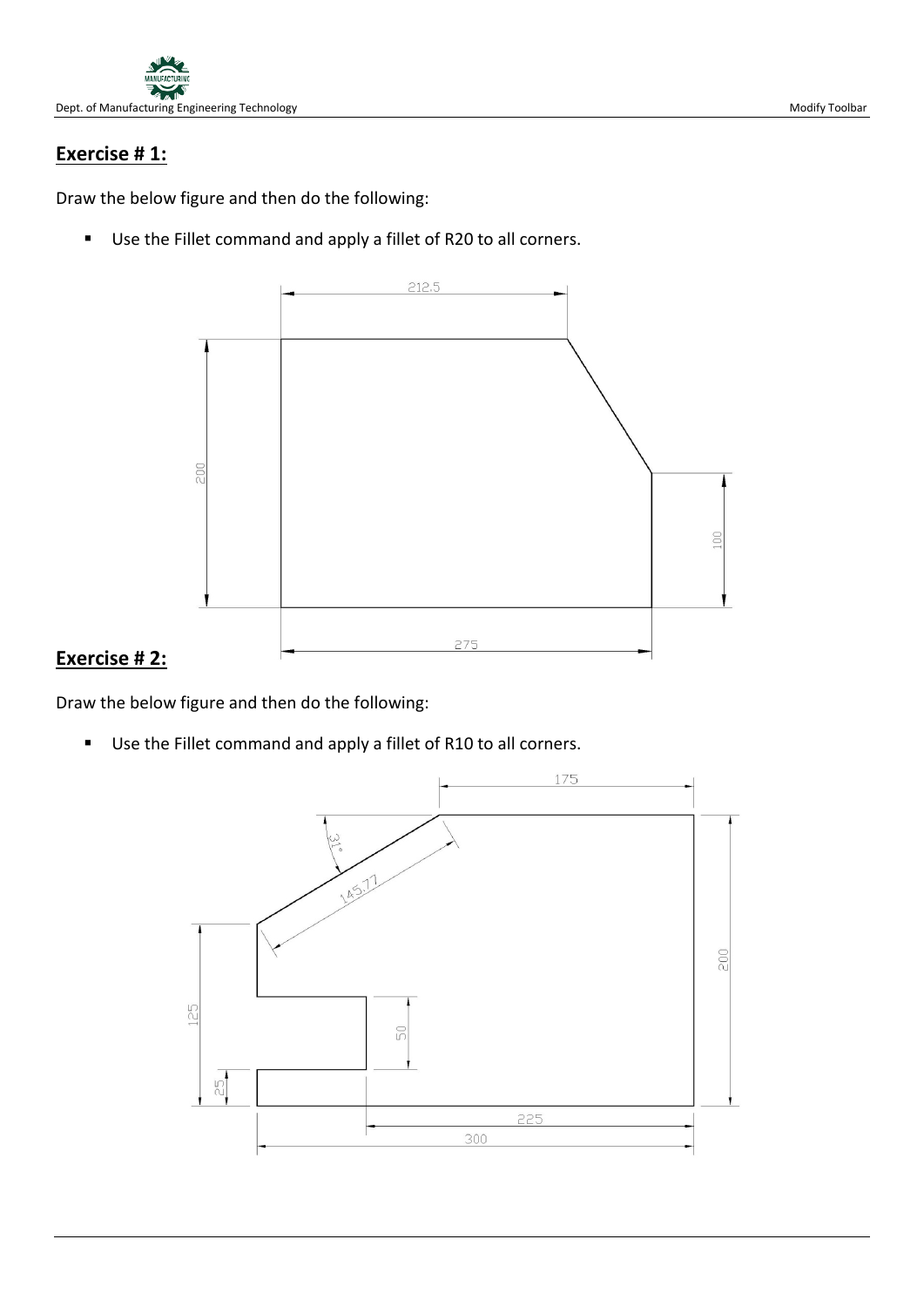## **The Extend Command:**

**The Extend** command lengthens an object so that it ends precisely at a selected boundary.

How to access the EXTEND Command:

From the Modify toolbar click on the Extend icon. $-\frac{1}{2}$ 



- **Click the Menu Browser A and select: [Modify]**  $\rightarrow$  **[Extend].**
- Typing [Extend] or [Ex] in the command prompt area then pressing $\rightarrow$  [Enter].

## **To use the Extend command do the following:**

- 1. Select the **Extend** command icon.
- 2. Select the boundary edges to extend to then **[ENTER].**



3. Select object to extend then **[ENTER].**

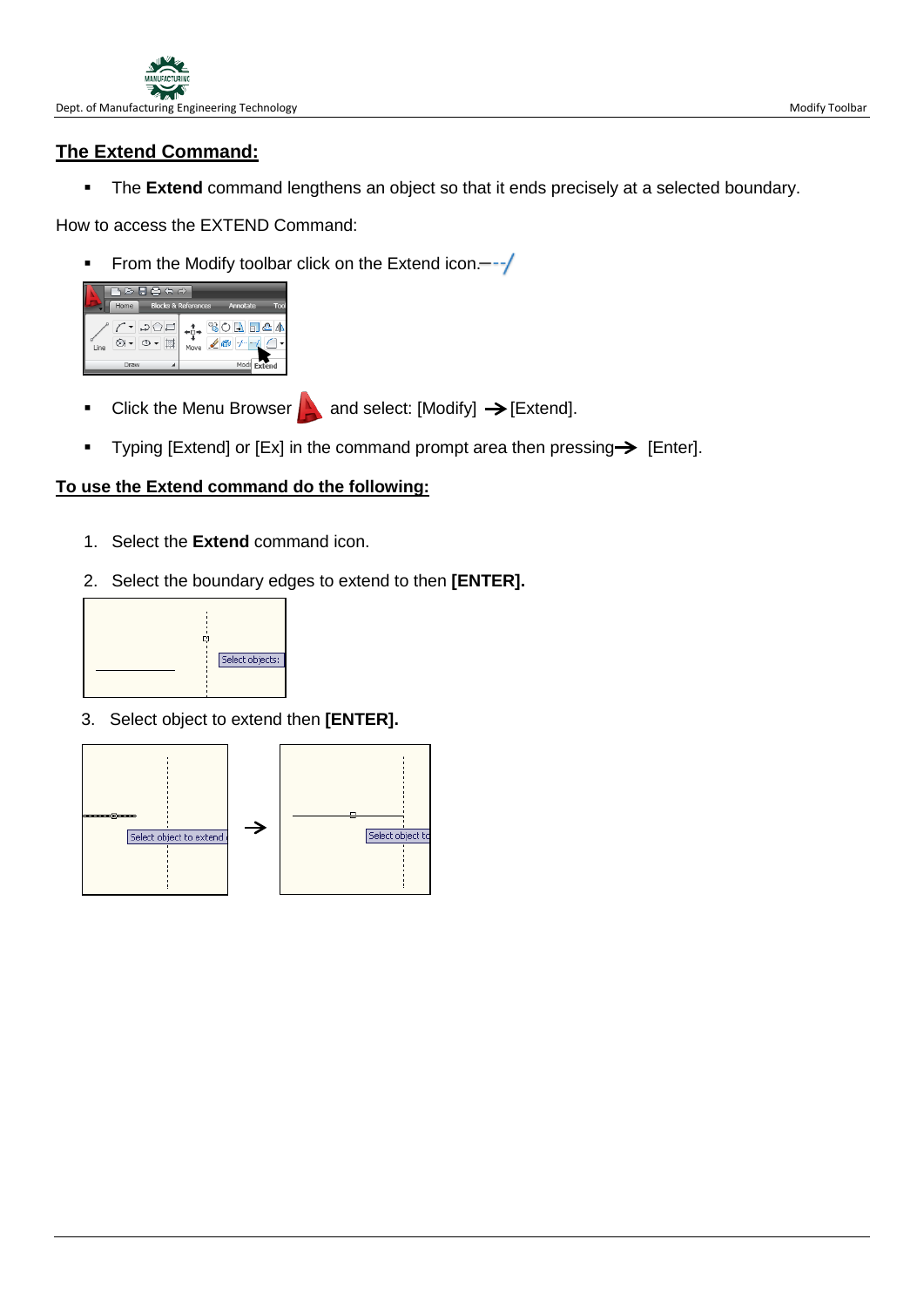

## **The JOIN Command:**

**The Join** command joins similar objects to form a single, unbroken object.

How to access the Join Command:

From the Modify toolbar click on Modify then select the Join icon. $\rightarrow$ 



- Click the Menu Browser and select:  $[Modify] \rightarrow [Join]$ .
- Typing  $[Join]$  or  $[J]$  in the command prompt area then pressing  $\rightarrow$  [Enter].

### **To use the Join command do the following:**

- 1. Select the **Join** command icon.
- 2. Select first object, second object and then **[ENTER]** as shown**.**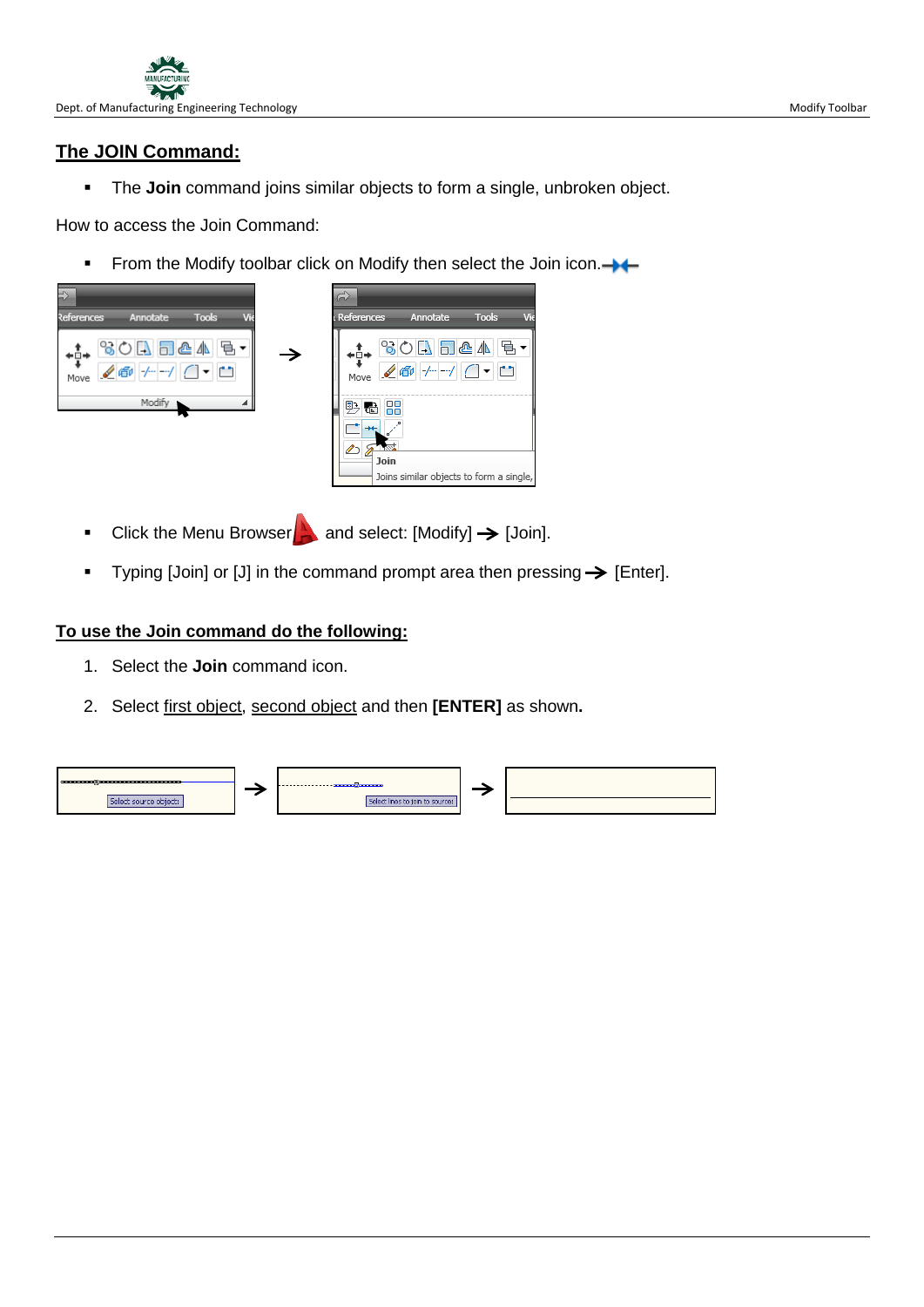

# **The MIRROR Command:**

**The Mirror** command Creates a mirrored copy of selected objects.

How to access the Mirror Command:

From the Modify toolbar select the Mirror icon.  $\Delta$ 



- Click the Menu Browser **a** and select: [Modify]  $\rightarrow$  [Mirror].
- Typing [Mirror] or [Mi] in the command prompt area then pressing  $\rightarrow$  [Enter].

## **To use the Mirror command do the following:**

- 1. Select the **Mirror** command icon.
- 2. Select objects to mirror  $\rightarrow$  [ENTER].



3. Specify first point then second point **[ENTER]** to retain the original objects, or enter **Y** to erase them**.**